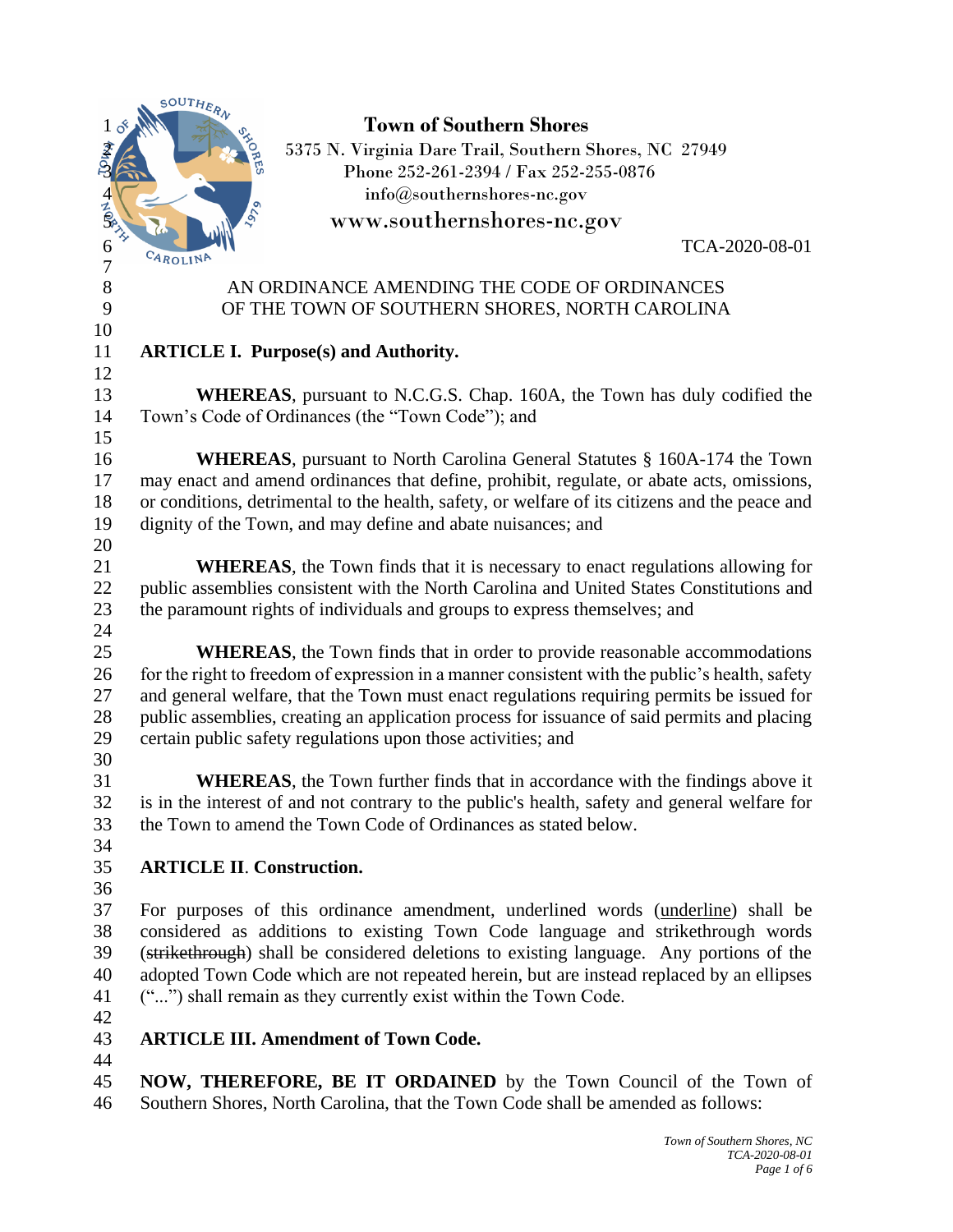| $\mathbf{1}$              |                                                                                                                          |
|---------------------------|--------------------------------------------------------------------------------------------------------------------------|
| $\sqrt{2}$<br>3           | That Chapter 22 Art. III. CAMPING. be amended to designate Sections<br><b>PART I</b><br>$22 - 65 - 22 - 80$ as reserved. |
| $\overline{4}$            |                                                                                                                          |
| 5<br>6                    | That Chapter 22 Art. IV. PUBLIC ASSEMBLIES. be added as follows:<br>PART II.                                             |
| $\boldsymbol{7}$<br>$8\,$ | Sec. 22-81 Definitions.                                                                                                  |
| 9                         | The following words, terms and phrases, when used in this article, shall have the meanings                               |
| 10                        | ascribed to them in this section, except where the context clearly indicates a different                                 |
| 11                        | meaning:                                                                                                                 |
| 12                        |                                                                                                                          |
| 13                        | <i>Public assembly</i> means any assembly or concert of action between or among any                                      |
| 14                        | two or more persons for the purpose of protesting or demonstrating for or against                                        |
| 15                        | any matter, of making known any position or promotion of such persons or matter                                          |
| 16                        | or of or on behalf of any organization, group, corporation or class of persons or for                                    |
| 17                        |                                                                                                                          |
|                           | the purpose of attracting attention to such assembly. Public assemblies include, but                                     |
| 18                        | are not limited to, parades, picketing and other demonstrations.                                                         |
| 19                        |                                                                                                                          |
| 20                        | Sec. 22-82. Permits required.                                                                                            |
| 21                        |                                                                                                                          |
| 22                        | No person shall organize, conduct or participate in any public assembly of greater than ten                              |
| 23                        | (10) persons in or upon any street, sidewalk, alley or other public place within the town                                |
| 24                        | unless a permit therefore has been issued by the town in accordance with the provisions of                               |
| 25                        | this article.                                                                                                            |
| 26                        |                                                                                                                          |
| 27                        | Sec. 22-83. Procedures for obtaining permit.                                                                             |
| 28                        |                                                                                                                          |
| 29                        | Application for a public assembly permit shall be made in writing at least forty-eight                                   |
| 30                        | $\frac{48}{48}$ (48 twenty-four (24) hours and no more than three hundred sixty-five (365) days before the               |
| 31                        | time at which the public assembly shall be scheduled to begin and shall contain the                                      |
| 32                        | following information:                                                                                                   |
| 33                        |                                                                                                                          |
| 34                        | (1) The name, if any, of the organization or group sponsoring or proposing the public                                    |
| 35                        | assembly;                                                                                                                |
|                           |                                                                                                                          |
| 36                        |                                                                                                                          |
| 37                        | (2) The location or locations where the public assembly is proposed to take place;                                       |
| 38                        |                                                                                                                          |
| 39                        | (3) The date and hours for which the permit is sought;                                                                   |
| 40                        |                                                                                                                          |
| 41                        | (4) The estimated number of persons who will participate and/or attend the public                                        |
| 42                        | <u>assembly;</u>                                                                                                         |
| 43                        |                                                                                                                          |
| 44                        | (5) The name of the person applying for the permit;                                                                      |
|                           |                                                                                                                          |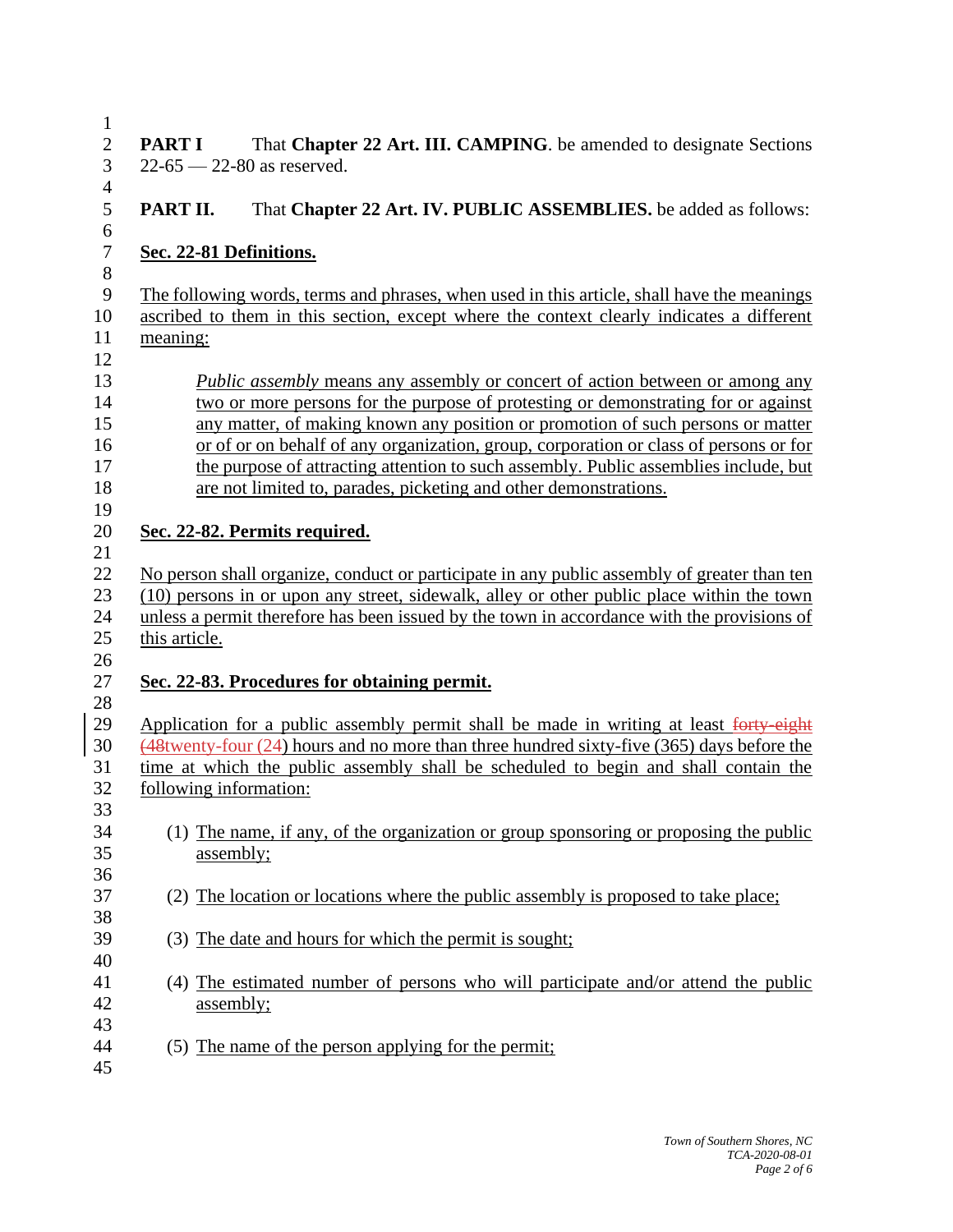| 1<br>$\overline{c}$ | (6) Whether or not persons below the age of eighteen (18) years are expected to<br>participate; and |
|---------------------|-----------------------------------------------------------------------------------------------------|
| 3                   |                                                                                                     |
| $\overline{4}$      | (7) The name of the person or persons to be in charge of the public assembly and who                |
| 5                   | will accompany the public assembly and carry the permit at all times. If that person                |
| 6                   | is not the applicant for the permit, the application shall also include the written                 |
| $\tau$              | signed consent of the person to be in charge of the public assembly.                                |
| $8\,$               |                                                                                                     |
| 9                   | (b) Upon receipt of an application properly completed and timely filed as hereinabove set           |
| 10                  | out, the Town Manager of his designee shall immediately issue a permit consistent with              |
| 11                  | the standards prescribed herein. The permit shall contain all information stated on the             |
| 12                  | application and shall be signed by the Town Manager or his designee.                                |
| 13                  |                                                                                                     |
| 14                  | Sec. 22-84. Person in charge of activity.                                                           |
| 15                  |                                                                                                     |
| 16                  | The person designated on the application and the permit as being in charge of the public            |
| 17                  | assembly shall accompany the public assembly and carry the permit at all times.                     |
| 18                  |                                                                                                     |
| 19                  | Sec. 22-85. Permit contents.                                                                        |
| 20                  |                                                                                                     |
| 21                  | The permit shall set the starting time, duration, speed of travel and space between persons         |
| 22                  | or vehicles in the parade, picket line or group demonstration, shall prescribe the portions         |
| 23                  | or areas of streets, alleys, sidewalks or other public places to be used and shall impose such      |
| 24                  | other reasonable requirements as the Town Manager may prescribe formay proscribe                    |
| 25                  | reasonable requirements that the Town Manager determines are reasonably necessary to                |
| 26                  | insure the control and free movement of pedestrian and vehicular traffic or for the health,         |
| 27                  | safety and property rights of the participants and the general public.                              |
| 28                  |                                                                                                     |
| 29                  | Sec. 22-86. Prohibited acts.                                                                        |
| 30                  | The following acts or activities, when performed or undertaken in conjunction with or as a          |
| 31                  | part of any public assembly are prohibited and declared unlawful:                                   |
| 32                  |                                                                                                     |
| 33                  | $(A)$ The carrying on or about the person of any firearm or any weapon or article,                  |
| 34                  | including but not limited to blackjacks, nightsticks/baton or flashlights, which by their use       |
| 35                  | might constitute a deadly weapon; and                                                               |
| 36                  |                                                                                                     |
| 37                  | $\bigoplus$ (A) The taking along of any dog or vicious animal, whether leashed or unleashed. This   |
| 38                  | prohibition shall not apply to a trained service animal to work or perform tasks and/or aid         |
| 39                  | to an individual with a disability.                                                                 |
| 40                  |                                                                                                     |
| 41                  | Unreasonable interference with the right of property owners in the vicinity of the<br>(B)           |
| 42                  | public assembly to enjoy peaceful and lawful occupancy and use of their property.                   |
| 43                  |                                                                                                     |
| 44                  | The violation of any law or ordinance of the town, the State of North Carolina or<br>(C)            |
| 45                  | the United States, including, but not limited to inciting riots, disorderly conduct, criminal       |
| 46                  | trespass, weapons and violent crimes.                                                               |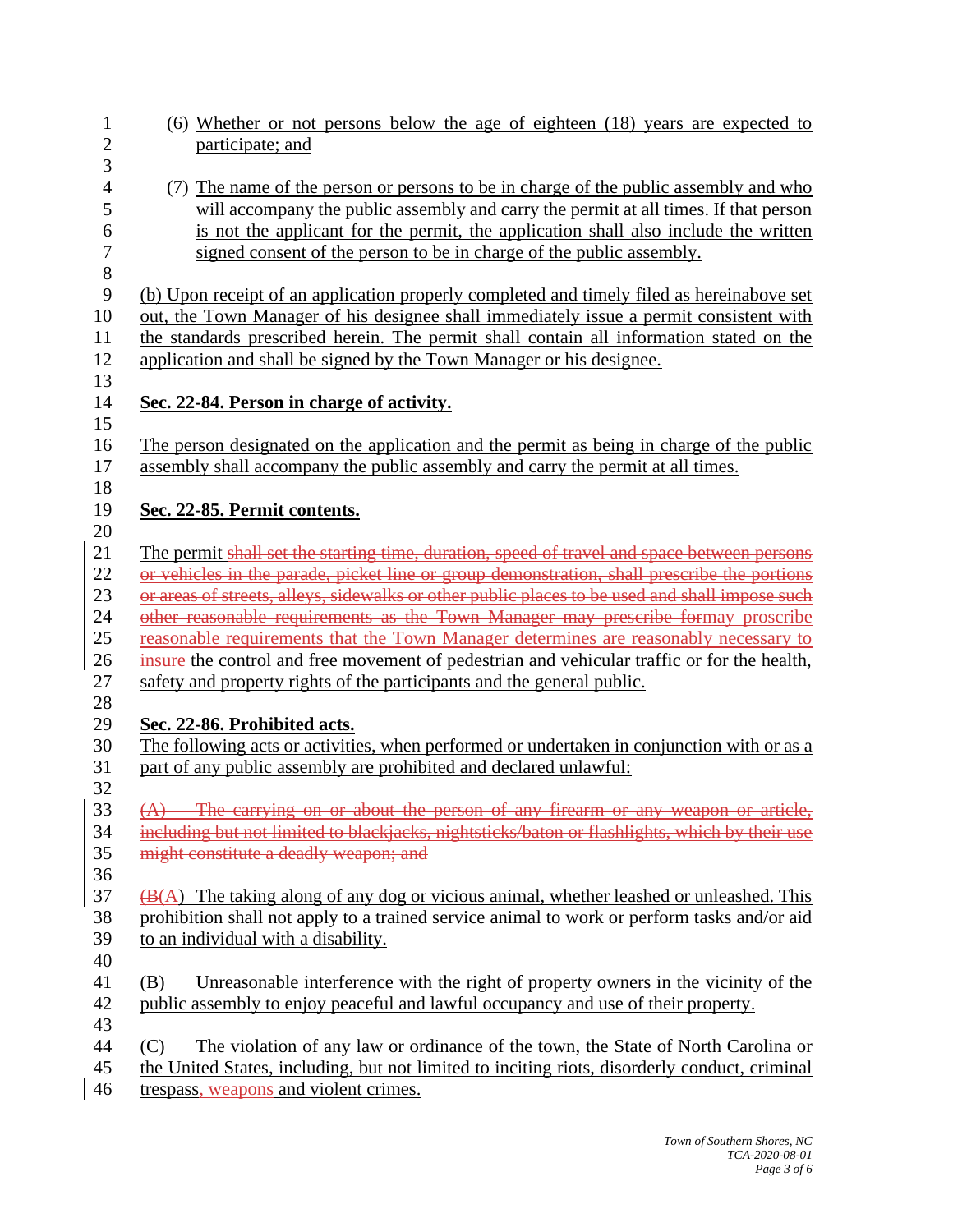| $\mathbf{1}$   |                                                                                                                                                                            |
|----------------|----------------------------------------------------------------------------------------------------------------------------------------------------------------------------|
| $\overline{c}$ | (D) Taking actions during the public assembly which constitute a clear and present danger                                                                                  |
| 3              | to the public health or safety or would unreasonably hinder or prevent the orderly                                                                                         |
| $\overline{4}$ | movement of pedestrian or vehicular traffic on the streets, alleys or sidewalks. Public                                                                                    |
| 5              | assemblies shall not at any time nor in any way unreasonably obstruct, interfere with, or                                                                                  |
| 6              | block: persons entering or exiting from vehicles; persons crossing streets or otherwise                                                                                    |
| $\overline{7}$ | using the public way; the entrance or exit to any building or access to property abutting the                                                                              |
| 8              | street or sidewalk; a driveway serving any building or abutting property; or pedestrian or                                                                                 |
| 9              | vehicular traffic.                                                                                                                                                         |
| 10             |                                                                                                                                                                            |
| 11<br>12       | Any actions that could be detrimental to or endanger the health safety, or welfare<br>(E)<br>of any minors participating in or attending the public assembly including the |
| 13             | holdingallowing of the participation of minors at a public assembly atduring a time or at a                                                                                |
| 14             | place that would be detrimental to or endanger the health, safety or welfare of such minors.                                                                               |
| 15             |                                                                                                                                                                            |
| 16             | Conducting the public assembly in a manner that unreasonably interferes with<br>(F)                                                                                        |
| 17             | pedestrian traffic, vehicular traffic, police response, fire response or emergency medical                                                                                 |
| 18             | response.                                                                                                                                                                  |
| 19             |                                                                                                                                                                            |
| 20             | Conducting or participating in a public assembly without a required permit or<br>(G)                                                                                       |
| 21             | following the revocation of a permit previously issued.                                                                                                                    |
| 22             |                                                                                                                                                                            |
| 23             | Sec. 22-87 Additional picketing standards.                                                                                                                                 |
|                |                                                                                                                                                                            |
| 24             |                                                                                                                                                                            |
| 25             | Picket lines and picketing shall be subject to the regulations in this subchapter in addition                                                                              |
| 26             | to those listed elsewhere in this article and Chapters 20 $\&$ 28 as well as the following                                                                                 |
| 27             | regulations:                                                                                                                                                               |
| 28             |                                                                                                                                                                            |
| 29             | (A) Locations. Picketing shall be conducted only on the areas, shoulders or sidewalks                                                                                      |
| 30             | reserved for pedestrian movement and shall not completely block sidewalk(s) and                                                                                            |
| 31             | shall not be conducted on the portion of a street used primarily for vehicular traffic.                                                                                    |
| 32             |                                                                                                                                                                            |
| 33             | (B) Number Allowed. The number of pickets or signs promoting the same objective on                                                                                         |
| 34             | any sidewalk or two sidewalks shall not grow to such a number as to eause                                                                                                  |
| 35             | disruption unreasonably disrupt or distraction for distract nearby drivers. Where no                                                                                       |
| 36             | sidewalk is present, this shall apply to town right of way (ROW).                                                                                                          |
| 37             |                                                                                                                                                                            |
| 38             | (C) Size and Content of Signs. Pickets/demonstrators may carry written or printed                                                                                          |
| 39             | placards or signs, not exceeding three feet in width and three feet in length,                                                                                             |
| 40             | promoting the objective for which the picketing is done, provided, the words used                                                                                          |
| 41             | are not obscene as defined by the state statute.                                                                                                                           |
| 42             |                                                                                                                                                                            |
| 43             | (D) Marching. Pickets shall march in an orderly fashion and remain entirely on the                                                                                         |
| 44<br>45       | sidewalk and curbline where provided whenever possible. Marchers and picketers<br>shall make all reasonable efforts to continue moving so as to not cause issue with       |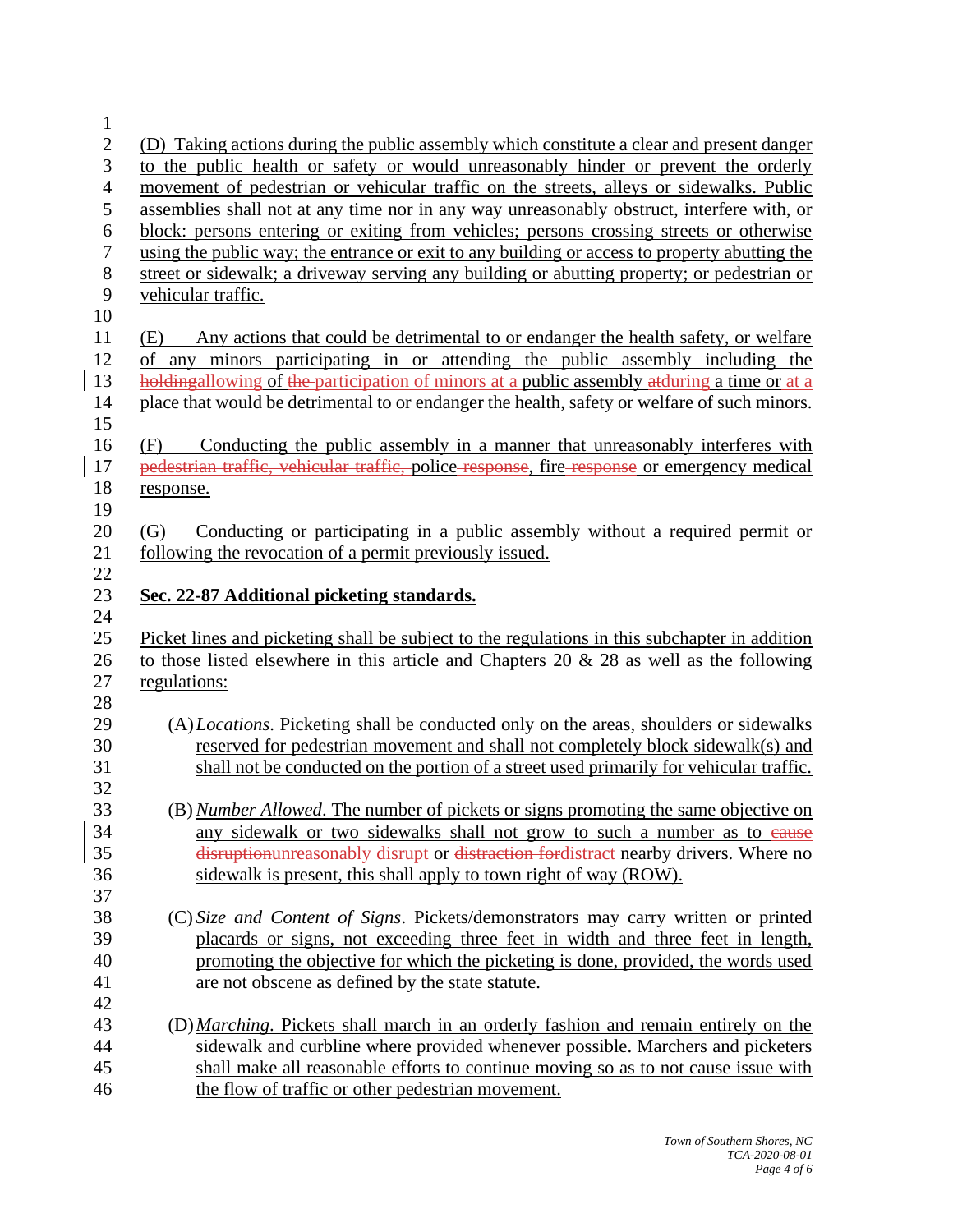**Sec. 22-88. Additional parade standards.** The following standards shall apply to all parades conducted in the town: (a) No parade or part thereof may be conducted on the streets of the town between the hours of 7:00p.m. and 8:00a.m. or on a Saturday or Sunday between Memorial Day and Labor Day upon streets or highways with high volumes of tourism related traffic. (b) Every parade shall follow a route approved by the Town Manager or his designee. The Town Manager or designee shall approve no route which is incompatible with the preservation of public health, safety and welfare. The Town Manager or designee's disapproval of a proposed route may be appealed to the Town Council by filing a written notice of appeal with the Town Clerk within ten (10) days of the disapproval. Such appeal shall be heard by the Town Council at its next regular meeting occurring more than ten (10) days after the **filing of the notice of appeal. Sec. 22-89. Revocation of permits.** The Town Manager or his designee shall revoke any permit granted for a public assembly for: (A)Any violation by any participant of Sec. 22-86, 22-87 or 22-88; or (B) Failure of the public assembly and its participants to conform to the terms of the application and associated permit. **Sec. 22-90. Interference with public assembly; Authority to disperse crowds; Failure to leave when ordered.** (a) It shall be unlawful for any person to physically interfere with a public assembly or to address obscene, indecent, or threatening language or fighting words to or at those participants which would tend to provoke them or others to a breach of the peace. (b) The police officers of the town may, in the event of the assemblage of persons in such numbers as to tend to intimidate participants in a public assembly pursuing their lawful objective through numbers alone or through use of inflammatory words, direct the dispersal of persons so assembled and may arrest any person who fails to absent himself from the place of such assemblage when so directed by the police. (c) Whenever the free passage of any street or sidewalk in the town shall be obstructed by a crowd, whether or not the crowd assembles as a result of or in connection with public assembly, the persons composing such crowd shall disperse or move on when directed to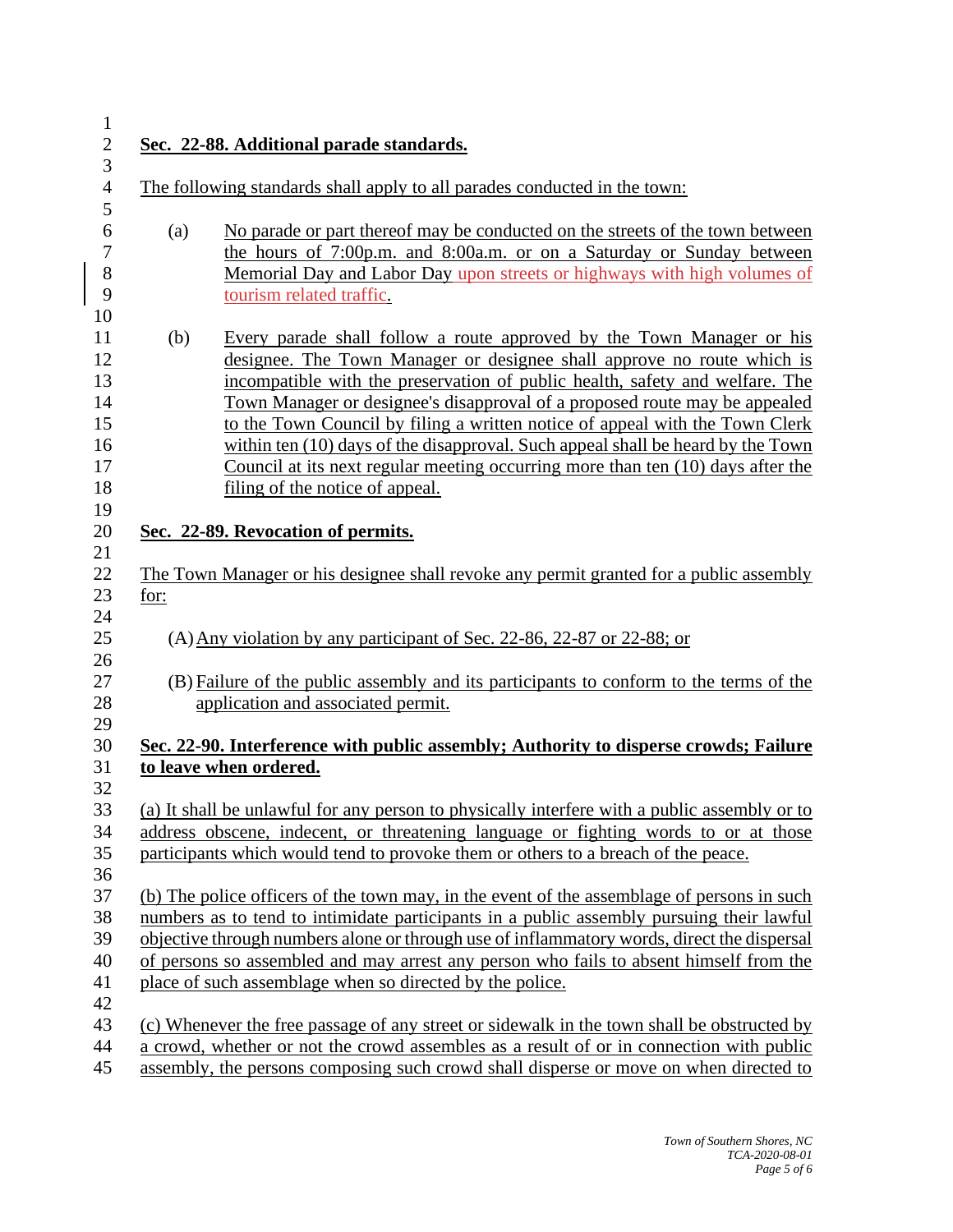|                                                       | do so by a police officer. It shall be unlawful for any person to refuse to so disperse or<br>move on when so directed by a police officer as herein provided.                         |
|-------------------------------------------------------|----------------------------------------------------------------------------------------------------------------------------------------------------------------------------------------|
| <b>PART III</b><br>violations. be amended as follows: | That Sec. 1-6. - General penalty; enforcement of ordinances; continuing                                                                                                                |
| G.S. $14-4(a)$ :                                      | (b) Violation of any provision of the following chapters and sections of this Code shall be<br>a class 3 misdemeanor and punishable by a fine of not more than \$500.00 as provided in |
| and sections 22-81 through 22-90.<br>$\cdots$         | (5) Chapter 4, sections 4-22 through 4-27; chapter 22, sections 22-1 through 22-10                                                                                                     |
| <b>ARTICLE IV. Severability.</b>                      |                                                                                                                                                                                        |
|                                                       | provisions of this ordinance amendment nor the Zoning Ordinance or Town Code of the                                                                                                    |
| <b>ARTICLE V. Effective Date.</b>                     | Town of Southern Shores, North Carolina which shall remain in full force and effect.                                                                                                   |
| $\frac{1}{2020}$ , 2020.                              | This ordinance amendment shall be in full force and effect from and after the _____day of                                                                                              |
| ATTEST:                                               | Tom Bennett, Mayor                                                                                                                                                                     |
| Town Clerk                                            |                                                                                                                                                                                        |
| APPROVED AS TO FORM:                                  |                                                                                                                                                                                        |
| Town Attorney                                         |                                                                                                                                                                                        |
| Date adopted:                                         |                                                                                                                                                                                        |